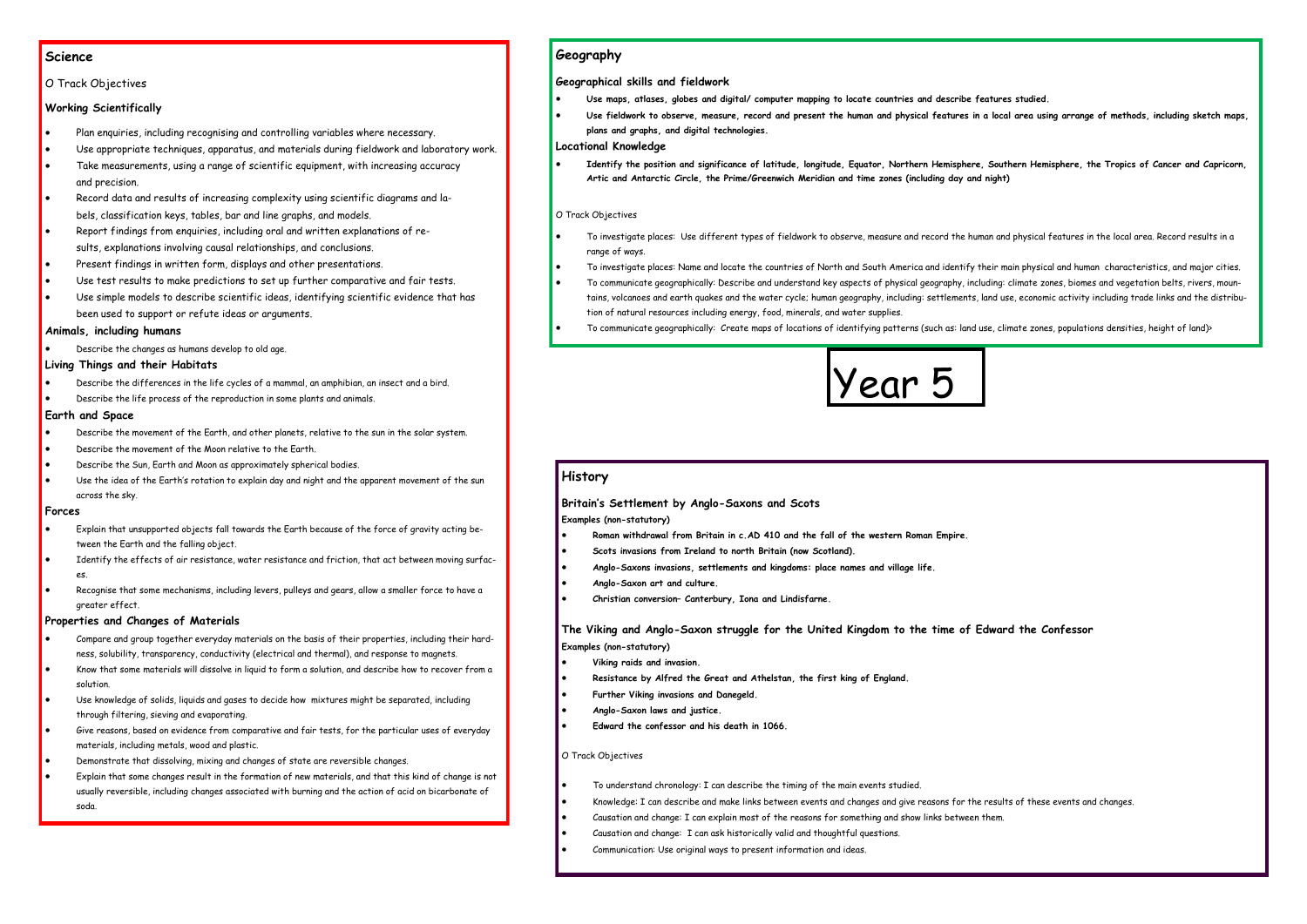# **R.E.**

**Autumn:** 1. How and why do Christians and Muslims see life like a journey? 2. The Magi **Spring:** 1. Christian Aid Islamic relief: Can they change the world? 2. Holy Week **Summer:** 1. Rules 2. Why are there now 50 mosques in Yorkshire?

#### O Track Objectives

- To understand beliefs and teachings: Explain how some teachings and beliefs are shared between religions.
- To understand practices and lifestyles: Explain the practices and lifestyles involved in belonging to a faith community.
- To understand practices and lifestyles: Show an understanding of the role of the spiritual leader.
- To understand how beliefs are conveyed: Explain some of the different ways that individuals show their beliefs.
- To reason: I can explain reasons for a point of view.

## **Languages**

#### O track objectives

- To read fluently: Read and understand the main points and some of the detail in short written texts.
- To read fluently: Use the context of a sentence to work out the meaning of unfamiliar words.
- To read fluently: show confidence when reading aloud, and in using reference materials (inc. dictionaries).
- To write imaginatively: Write short texts on a familiar topic, changing sentences previously learnt.
- To write imaginatively: Use dictionaries or glossaries to find suitable imaginative language.
- To speak and listen confidently: Understand the main points and opinions in a spoken passage.
- To speak and listen confidently: Give a short prepared talk that includes opinions.
- To speak and listen confidently: Refer to recent experiences or everyday activities and interests.
- To speak and listen confidently: Be understood with little or no difficulty.
- To understand the culture of the countries in which the language is spoken: Give more detailed accounts of the customs, history and culture of the countries and communities where the language is spoken.
- To understand the culture of the countries in which the language is spoken: Describe, with interesting detail, some similarities and differences between countries and communities where the language is spoken and this country.

## **Computing**

### O Track Objectives

#### **Computer Science**

- 
- 
- 
- 
- 
- 

- Design programs that accomplish specific goals.
- Design and create programs.
- Debug programs that accomplish specific goals.
- Use repetition in programs.
- Use logical reasoning to detect and correct errors in programs.
- Appreciate how search results are selected.

## **Information Technology**

- Select a variety of software to accomplish given goals.
- Select, use and combine internet services.

- 
- 
- **Digital Literacy**
- 
- 
- 

- Understand the opportunities computer networks offer for communication.
- Identify a range of ways to report concerns about content.
- Recognize acceptable / unacceptable behaviour.

# **Music**

O Track Objectives

#### **To Perform:**

- Sing or play from memory with confidence.
- Perform solos or as part of an ensemble.
- Sing or play expressively and in tune.
- Hold a part within a round.
- Sing a harmony confidently and accurately.
- Sustain a drone or a melodic ostinato to accompany singing.
- Perform with controlled breathing (voice) and skilful playing (instrument).

#### **To Compose:**

- Create songs with verses and a chorus.
- Create rhythmic patterns with an awareness of timbre and duration.
- Combine a variety of musical devices, including melody, rhythm and chords.
- Thoughtfully select elements for a piece in order to gain a defined effect.
- Use drones and melodic ostinato (based on pentatonic scale).
- Covey the relationship between lyrics and the melody.
- Use digital technologies to compose, edit and refine pieces of music.

#### **To Transcribe:**

- Use the standard musical notation of crotchet, minim and semibreve to indicate how many beats to play.
- Read and create notes the musical stave.

### **To Describe Music:**

 Choose from a wide range of musical vocabulary to accurately describe and appraise music including: pitch, dynamics, tempo, timbre, texture, lyrics and melody, sense of occasion, expressive, solo, rounds, harmonies, accompaniments, drones, cyclic patterns, combinations of musical elements, cultural context.

## **Art**

#### O Track Objectives

#### To Develop Ideas:

- Develop and imaginatively extend ideas from starting points throughout the curriculum.
- Collect information, sketches and resources.
- Presents ideas imaginatively in a sketch book.
- Use the qualities of materials to enhance ideas.
- Spot the potential in unexpected results as work progresses.

#### To Master Techniques:

- Drawing– Use a choice of techniques to depict movement, perspective, shadows and reflection.
- Drawing- Use lines to represent movement.
- Collage– Mix textures (rough and smooth, plain and patterned).
- Collage– Use ceramic mosaic materials and techniques.
- Painting– Sketch (lightly) before painting to combine line and colour.
- Painting– Create a colour palette based upon colours observed in the natural or built world.
- Print– Build up layers of colours.
- Sculpture– Use tools to carve and add shapes, texture and pattern.
- Sculpture– Use frameworks (such as wire or moulds) to provide stability and form.
- Textile– Choose from a range of stitching techniques.

To Take Inspiration from the Greats (classic and modern)

- Give details (including own sketches) about the style of some notable artists, artisans and designers.
- Create original pieces that show a range of influences and styles.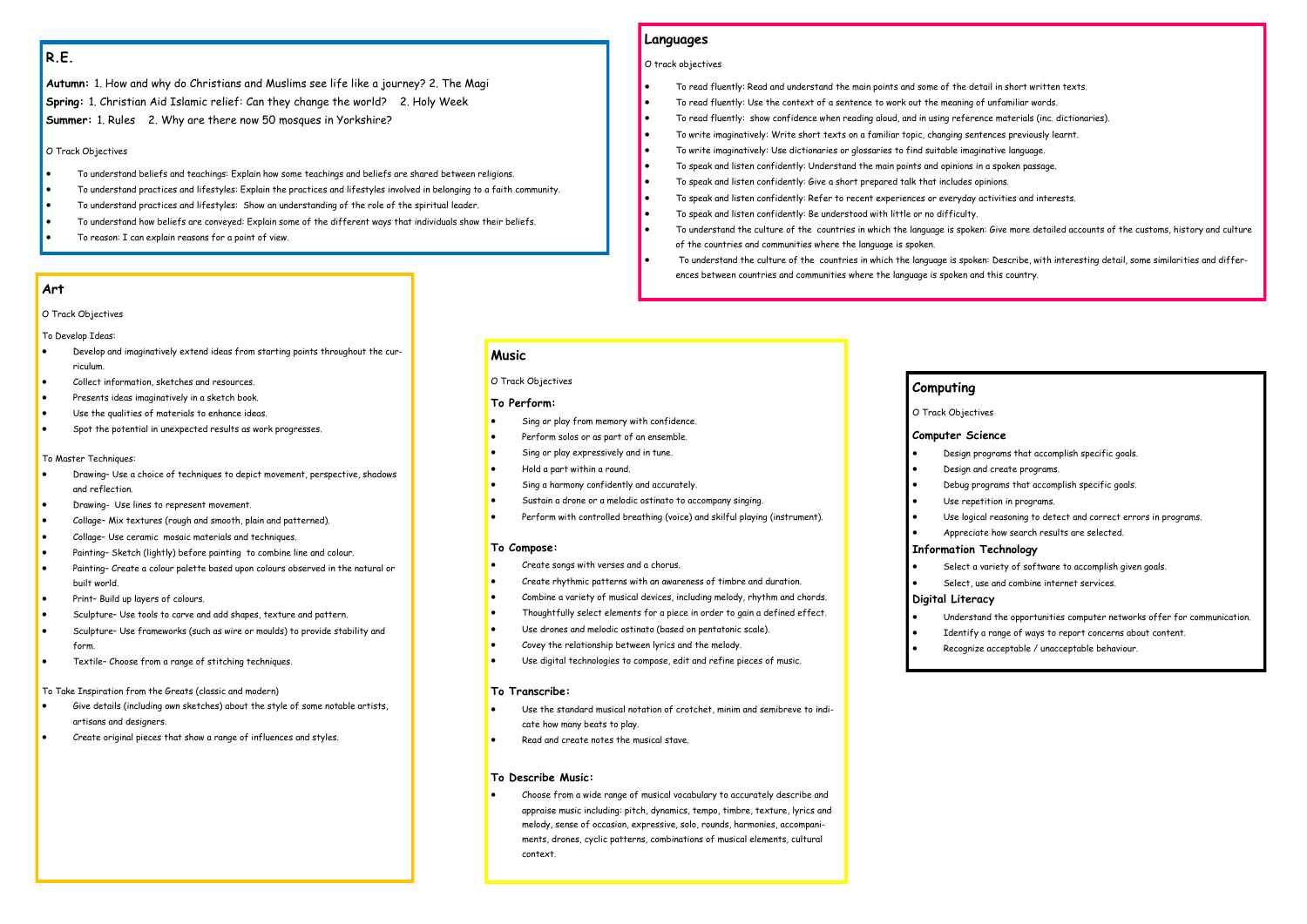# **Design and Technology**

#### O Track Objectives

**To design, make, evaluate and improve:**

- Ensure products have a high quality finish, using art skills where appropriate.
- Make products through stages of prototypes, making continual refinements.

#### **To take inspiration from design throughout history:**

- Combine elements of design from a range of inspirational designers throughout history, giving reasons for choice.
- Evaluate the design of products so as to suggest improvements to the user experience.

#### **To master practical skills:**

- **Food** Understand the importance of correct storage and handling of ingredients (using knowledge of micro-organisms).
- **Food–** Demonstrate a range of baking and cooking techniques.
- **Materials–** Cut materials with precision and refine the finish with appropriate tools (such as sanding wood after cutting or a more precise scissor cut after roughly cutting out a shape).
- **Textiles–** Create objects (such as a cushion) that employ a seam allowance.
- **Electrics and electronics–** Create circuits using electronics kits that employ a number of components (such as LEDs, resistors, transistors and chips).
- **Computing–** Write code to control and monitor models or products.
- **Mechanics–** Convert rotary motion to linear using cams.

# **PE**

#### O Track Objectives

**To develop practical skills in order to participate, compete and lead a healthy lifestyle.**

#### **Games**

- Choose and combine techniques in game situations (running, throwing, catching, passing, jumping and kicking, etc.).
- Work alone, or with team mates in order to gain points or possession.
- Strike a bowled or volleyed ball with accuracy.
- Use forehand and backhand when playing racket games.
- Uphold the spirit of fair play and respect in all competitive situations.

#### **Dance**

- Compose creative and imaginative dance sequences.
- Perform expressively and fluently and hold a precise and strong body posture.
- Perform and create complex sequences.

#### **Gymnastics**

- Create complex and well executed sequences that include a full range of movements including: travelling, balances,
- Include in a sequence set movements, choosing the most appropriate linking elements.
- Hold controlled shapes that are strong, fluent and expressive.
- Vary speed, direction, level and body rotation during floor performances.

#### **Swimming**

- To have an understanding of basic water safety.
- Swim unaided up to 25 metres.
- Use one basic stroke, breathing correctly.
- Control leg movements to create a forward motion.
- To enter and exit the water in an appropriate manner.
- Swim between 25 and 50 metres unaided.
- Use more than one stroke and coordinate breathing as appropriate for the stroke being used.
- Coordinate leg and arm movements to travel forwards.
- Swim at the surface and below the water.
- Swim over 100 metres unaided.
- Use breast stroke, front crawl and back stroke, ensuring that breathing is correct so as not to interrupt the pattern of swimming.
- Swim fluently with controlled strokes.
- To swim and short distance under the water.

#### **Athletics**

- Choose the best pace for running over a variety of distances.
- Throw accurately and refine performance by analyzing technique and body shape.

#### **Outdoor and adventurous activities**

- Arrive properly equipped for outdoor and adventurous activity.
- Understand the need to show accomplishment in managing risks.
- Show an ability to both lead and form part of a team.
- Support others and seek support if required when the situation dictates.
- Show resilience when plans do not work and initiative to try new ways of working.
- Use maps, compasses and digital devices to orientate themselves.
- Remain aware of changing conditions and change plans if necessary.